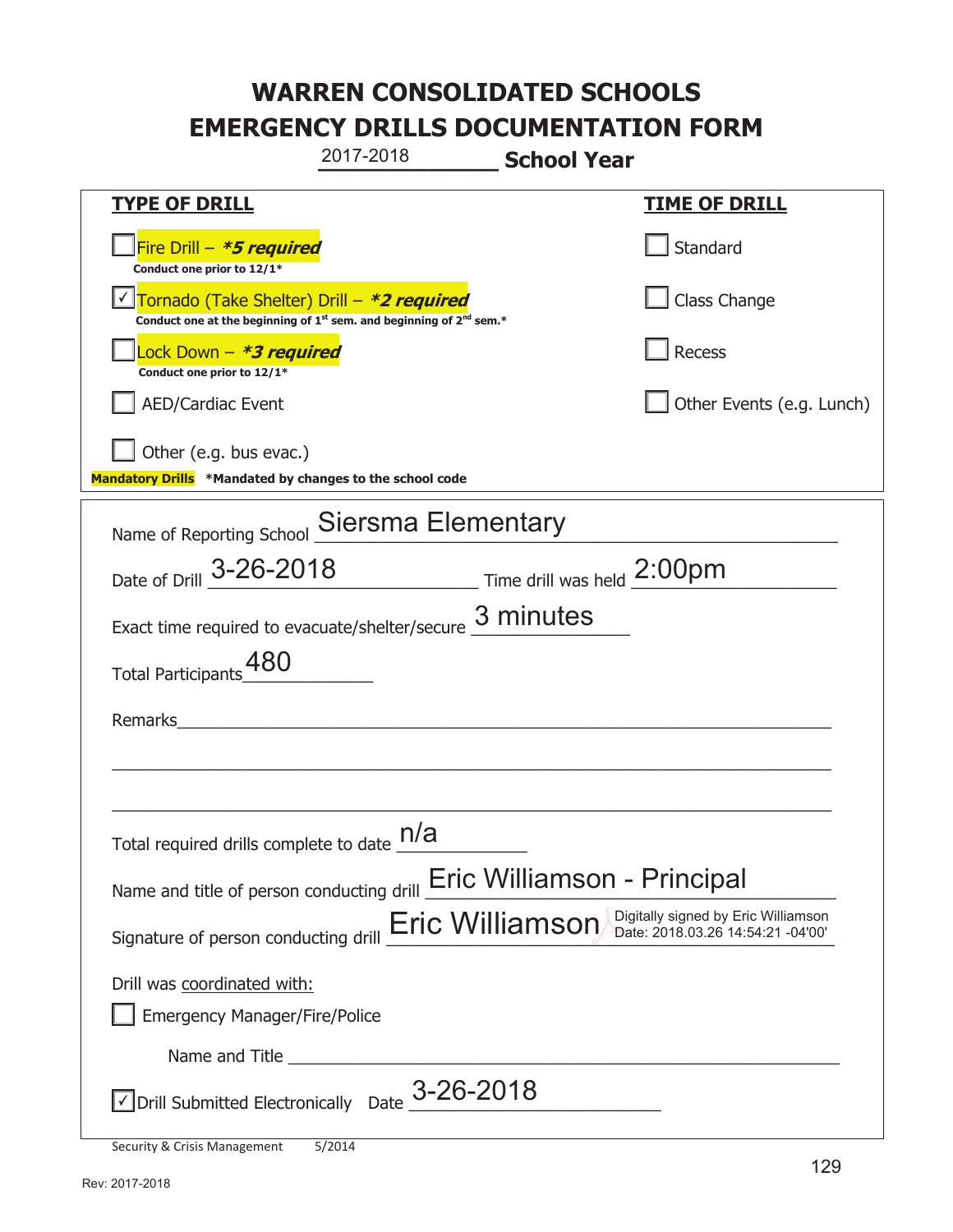**\_\_\_\_\_\_\_\_\_\_\_\_\_ School Year TYPE OF DRILL TIME OF DRILL**  侊Fire Drill – **\*5 required Conduct one prior to 12/1\* Standard** 侊Tornado (Take Shelter) Drill – **\*2 required Conduct one at the beginning of 1<sup>st</sup> sem. and beginning of 2<sup>nd</sup> sem.\*** Class Change 侊Lock Down – **\*3 required** ✔ **Conduct one prior to 12/1\* Recess** AED/Cardiac Event **AED/Cardiac Event Network Network Network Network Network Network Network Network Network Network Network Network Network Network Network Network Network Network Net**  $\Box$  Other (e.g. bus evac.) **Mandatory Drills \*Mandated by changes to the school code**  Name of Reporting School Siersma Elementary Date of Drill  $\frac{3/6/2018}{2}$  Time drill was held  $\frac{1:45pm}{2}$ Exact time required to evacuate/shelter/secure  $\frac{4 \text{ min}}{4 \text{ min}}$ Total Participants 480 Remarks  $\_$  , and the set of the set of the set of the set of the set of the set of the set of the set of the set of the set of the set of the set of the set of the set of the set of the set of the set of the set of the set of th \_\_\_\_\_\_\_\_\_\_\_\_\_\_\_\_\_\_\_\_\_\_\_\_\_\_\_\_\_\_\_\_\_\_\_\_\_\_\_\_\_\_\_\_\_\_\_\_\_\_\_\_\_\_\_\_\_\_\_\_\_\_\_\_\_\_\_\_\_\_\_\_\_\_\_\_\_ Total required drills complete to date  $\frac{\mathsf{n}/\mathsf{a}}{\mathsf{a} \cdot \mathsf{a}}$ Name and title of person conducting drill **Eric Williamson** Signature of person conducting drill  $\overline{\mathsf{Eric~Williamson}}$  Digitally signed by Eric Williamson Drill was coordinated with: ܆ Emergency Manager/Fire/Police Name and Title **Example 20**  $\sqrt{2}$  Drill Submitted Electronically Date  $3/6/2018$ 2017-2018

Security & Crisis Management 5/2014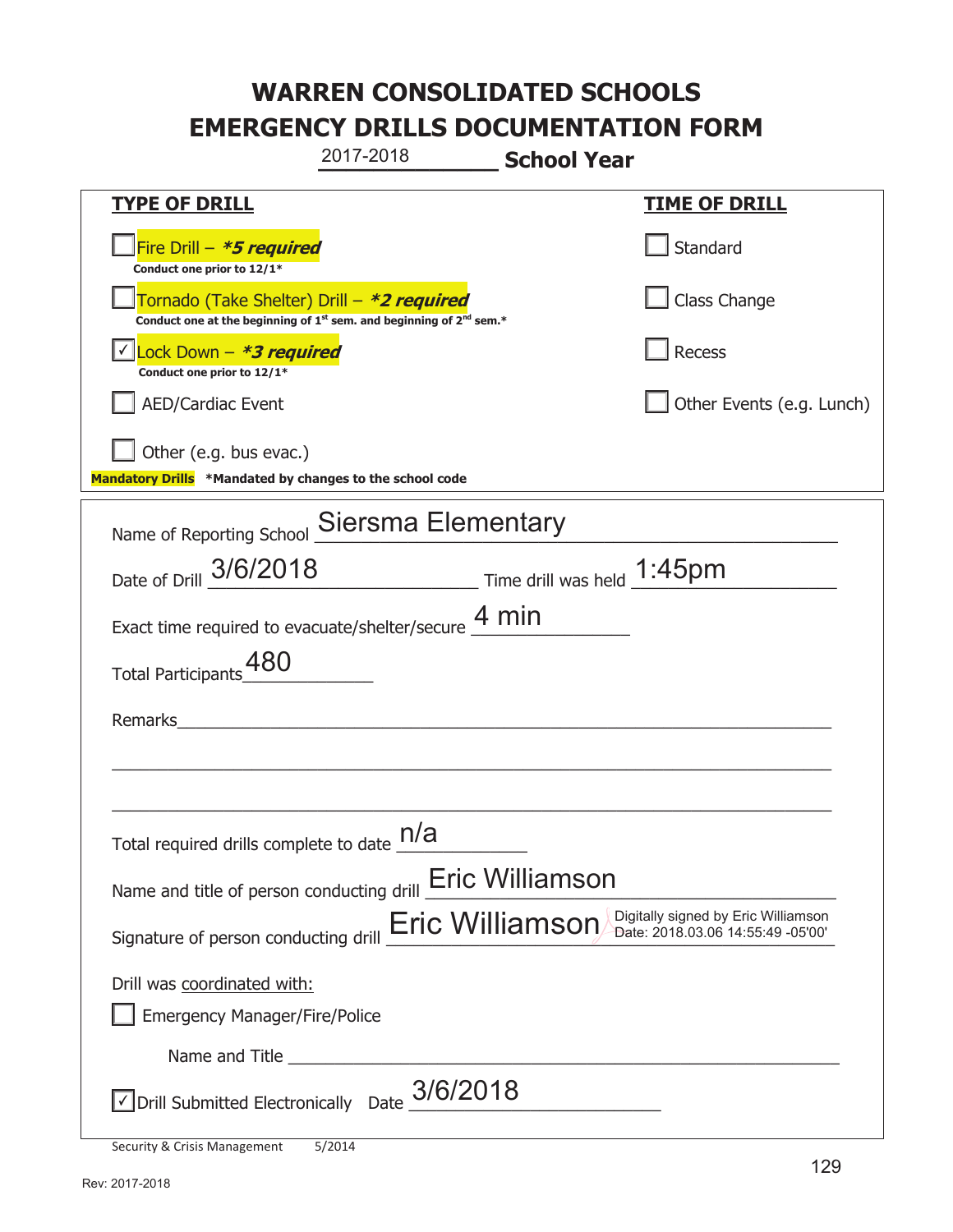**\_\_\_\_\_\_\_\_\_\_\_\_\_ School Year TYPE OF DRILL TIME OF DRILL**  侊Fire Drill – **\*5 required Conduct one prior to 12/1\***   $\boxed{\checkmark}$  Standard 侊Tornado (Take Shelter) Drill – **\*2 required** ✔ **Conduct one at the beginning of 1<sup>st</sup> sem. and beginning of 2<sup>nd</sup> sem.\*** Class Change 侊Lock Down – **\*3 required Conduct one prior to 12/1\* Recess** AED/Cardiac Event **AED/Cardiac Event Network Network Network Network Network Network Network Network Network Network Network Network Network Network Network Network Network Network Net** Other (e.g. bus evac.) **Mandatory Drills \*Mandated by changes to the school code**  Name of Reporting School Siersma Elementary Date of Drill \_\_\_\_\_\_\_\_\_\_\_\_\_\_\_\_\_\_\_\_\_\_\_\_\_\_\_\_\_ Time drill was held \_\_\_\_\_\_\_\_\_\_\_\_\_\_\_\_\_\_\_\_\_\_ 1-18-2018 11:00am Exact time required to evacuate/shelter/secure  $\frac{4 \text{ minutes}}{4}$ Total Participants 470 Remarks  $\_$  , and the set of the set of the set of the set of the set of the set of the set of the set of the set of the set of the set of the set of the set of the set of the set of the set of the set of the set of the set of th \_\_\_\_\_\_\_\_\_\_\_\_\_\_\_\_\_\_\_\_\_\_\_\_\_\_\_\_\_\_\_\_\_\_\_\_\_\_\_\_\_\_\_\_\_\_\_\_\_\_\_\_\_\_\_\_\_\_\_\_\_\_\_\_\_\_\_\_\_\_\_\_\_\_\_\_\_ Total required drills complete to date  $\frac{\mathsf{n}/\mathsf{a}}{\mathsf{a} \cdot \mathsf{a}}$ Name and title of person conducting drill **Eric Williamson - Principal** Signature of person conducting drill  $\overline{\mathsf{Eric~Williamson}}$  Digitally signed by Eric Williamson Drill was coordinated with: ܆ Emergency Manager/Fire/Police Name and Title **Example 20**  $\triangledown$  Drill Submitted Electronically Date  $1-19-2018$ 2017-2018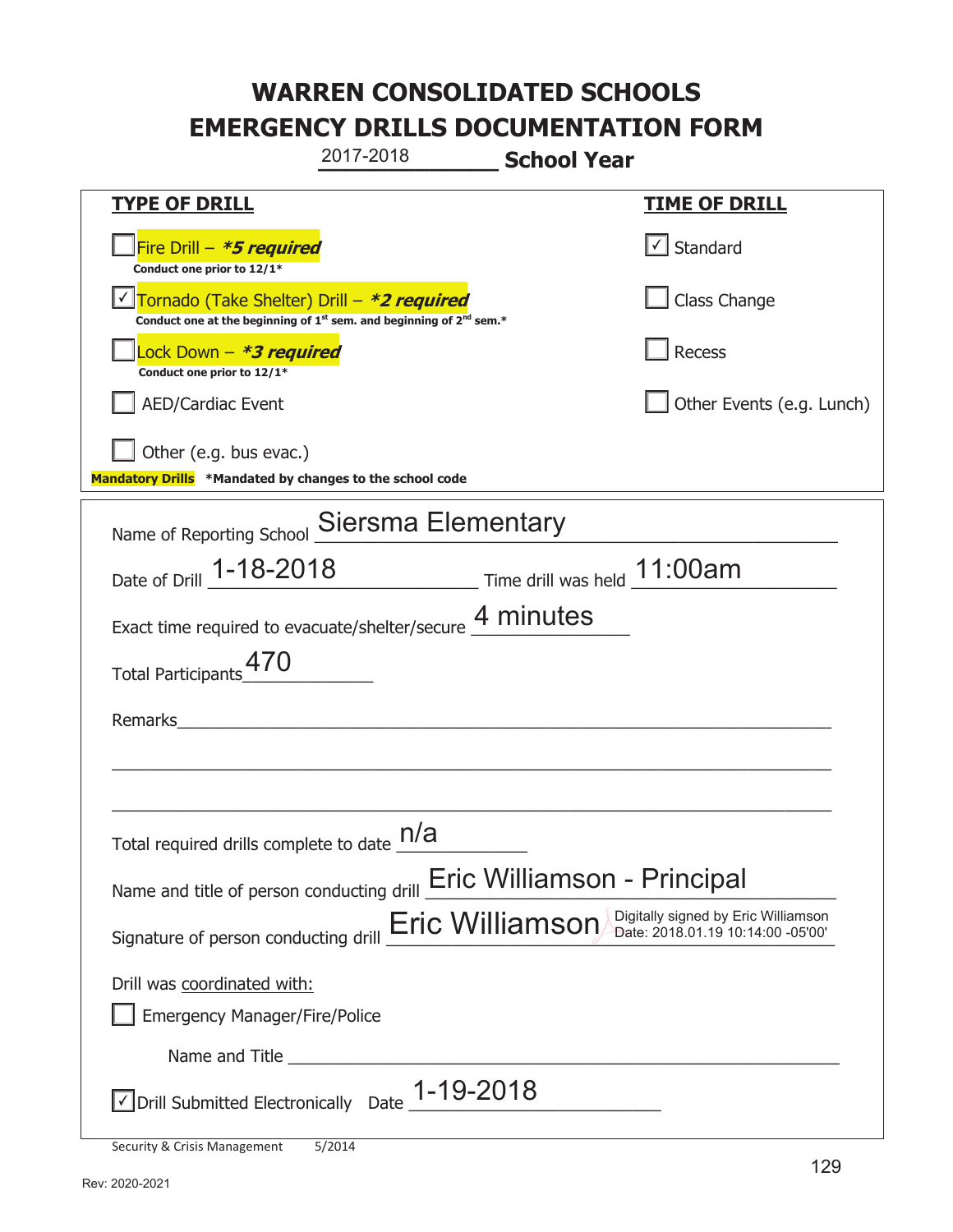**\_\_\_\_\_\_\_\_\_\_\_\_\_ School Year TYPE OF DRILL TIME OF DRILL**  侊Fire Drill – **\*5 required Conduct one prior to 12/1\***   $\boxed{\checkmark}$  Standard 侊Tornado (Take Shelter) Drill – **\*2 required Conduct one at the beginning of 1<sup>st</sup> sem. and beginning of 2<sup>nd</sup> sem.\*** Class Change 侊Lock Down – **\*3 required** ✔ **Conduct one prior to 12/1\* Recess** AED/Cardiac Event **AED/Cardiac Event Network Network Network Network Network Network Network Network Network Network Network Network Network Network Network Network Network Network Net**  $\Box$  Other (e.g. bus evac.) **Mandatory Drills \*Mandated by changes to the school code**  Name of Reporting School Siersma Elementary School Date of Drill  $\frac{12/7/2017}{2}$  Time drill was held  $\frac{3:20 \text{pm}}{2}$ Exact time required to evacuate/shelter/secure  $\frac{2 \text{ minutes}}{2}$ Total Participants 480 Remarks  $\_$  , and the set of the set of the set of the set of the set of the set of the set of the set of the set of the set of the set of the set of the set of the set of the set of the set of the set of the set of the set of th \_\_\_\_\_\_\_\_\_\_\_\_\_\_\_\_\_\_\_\_\_\_\_\_\_\_\_\_\_\_\_\_\_\_\_\_\_\_\_\_\_\_\_\_\_\_\_\_\_\_\_\_\_\_\_\_\_\_\_\_\_\_\_\_\_\_\_\_\_\_\_\_\_\_\_\_\_ Total required drills complete to date  $\underline{\mathsf{NA}}$ Name and title of person conducting drill **Eric Williamson - Siersma** Signature of person conducting drill  $\overline{\mathsf{Eric~Williamson}}$  Digitally signed by Eric Williamson Drill was coordinated with: ܆ Emergency Manager/Fire/Police Name and Title **Example 20**  $\sqrt{2}$  Drill Submitted Electronically Date  $\frac{12/7/2017}{2}$ 2017-2018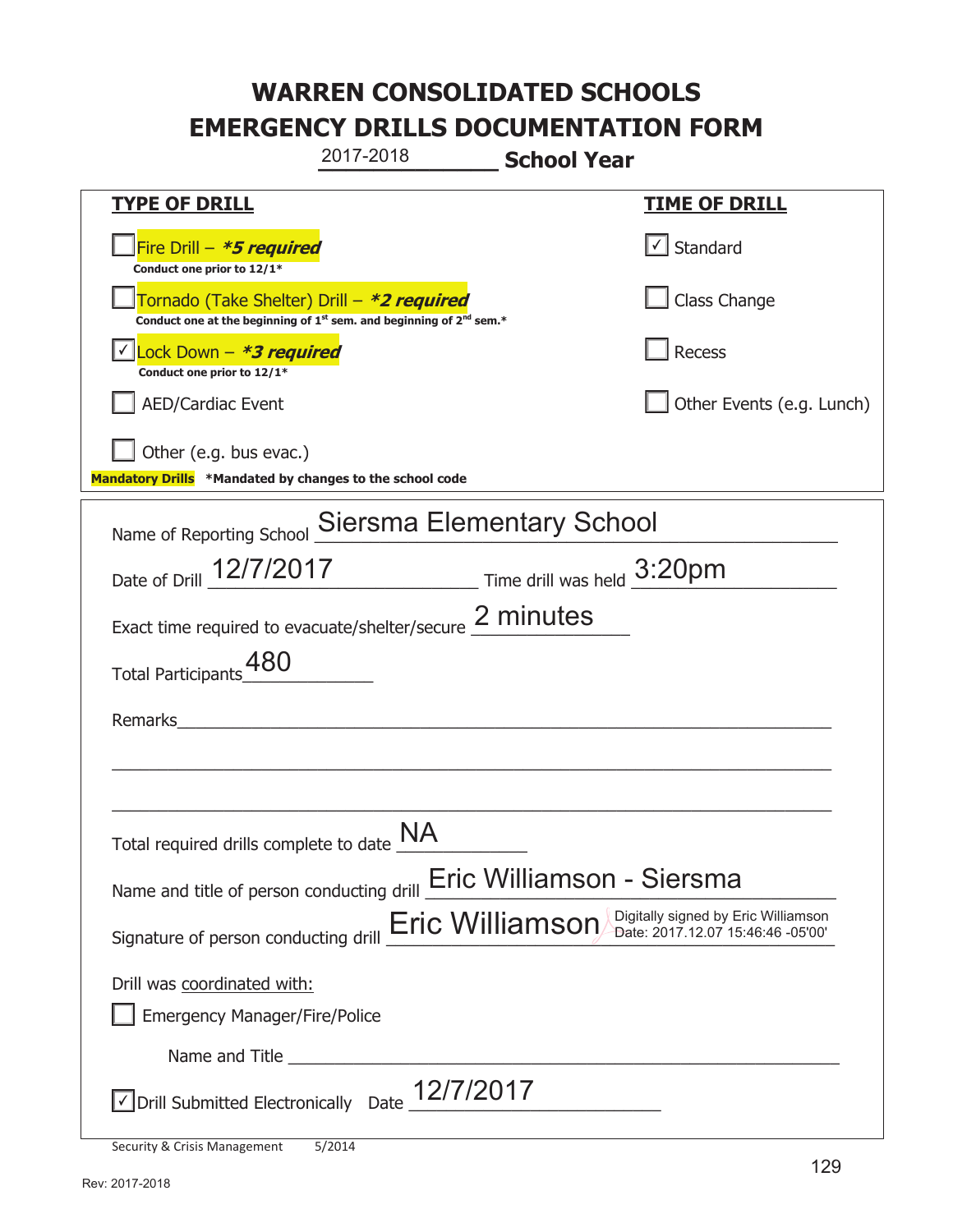**\_\_\_\_\_\_\_\_\_\_\_\_\_ School Year TYPE OF DRILL TIME OF DRILL**  侊Fire Drill – **\*5 required** ✔ **Conduct one prior to 12/1\* Standard** 侊Tornado (Take Shelter) Drill – **\*2 required Conduct one at the beginning of 1<sup>st</sup> sem. and beginning of 2<sup>nd</sup> sem.\*** Class Change 侊Lock Down – **\*3 required Conduct one prior to 12/1\* Recess** AED/Cardiac Event and the contract of the contract of the Contract of Contract of Contract of Contract of Contract of Contract of Contract of Contract of Contract of Contract of Contract of Contract of Contract of Contract Other (e.g. bus evac.) **Mandatory Drills \*Mandated by changes to the school code**  Name of Reporting School Siersma Elementary Date of Drill  $\frac{10/19/2017}{2}$  Time drill was held  $\frac{2:25pm}{2}$ Exact time required to evacuate/shelter/secure  $\frac{4 \text{ minutes}}{4}$ Total Participants 470 Remarks  $\_$  , and the set of the set of the set of the set of the set of the set of the set of the set of the set of the set of the set of the set of the set of the set of the set of the set of the set of the set of the set of th \_\_\_\_\_\_\_\_\_\_\_\_\_\_\_\_\_\_\_\_\_\_\_\_\_\_\_\_\_\_\_\_\_\_\_\_\_\_\_\_\_\_\_\_\_\_\_\_\_\_\_\_\_\_\_\_\_\_\_\_\_\_\_\_\_\_\_\_\_\_\_\_\_\_\_\_\_ Total required drills complete to date **na** Name and title of person conducting drill **Eric Williamson - Principal** Signature of person conducting drill **Eric Williamson** Digitally signed by Eric Williamson Signature of person conducting drill Drill was coordinated with: ܆ Emergency Manager/Fire/Police Name and Title **Example 20**  $\triangledown$  Drill Submitted Electronically Date  $\underline{10-19-2017}$ 2017-2018 ✔

Security & Crisis Management 5/2014